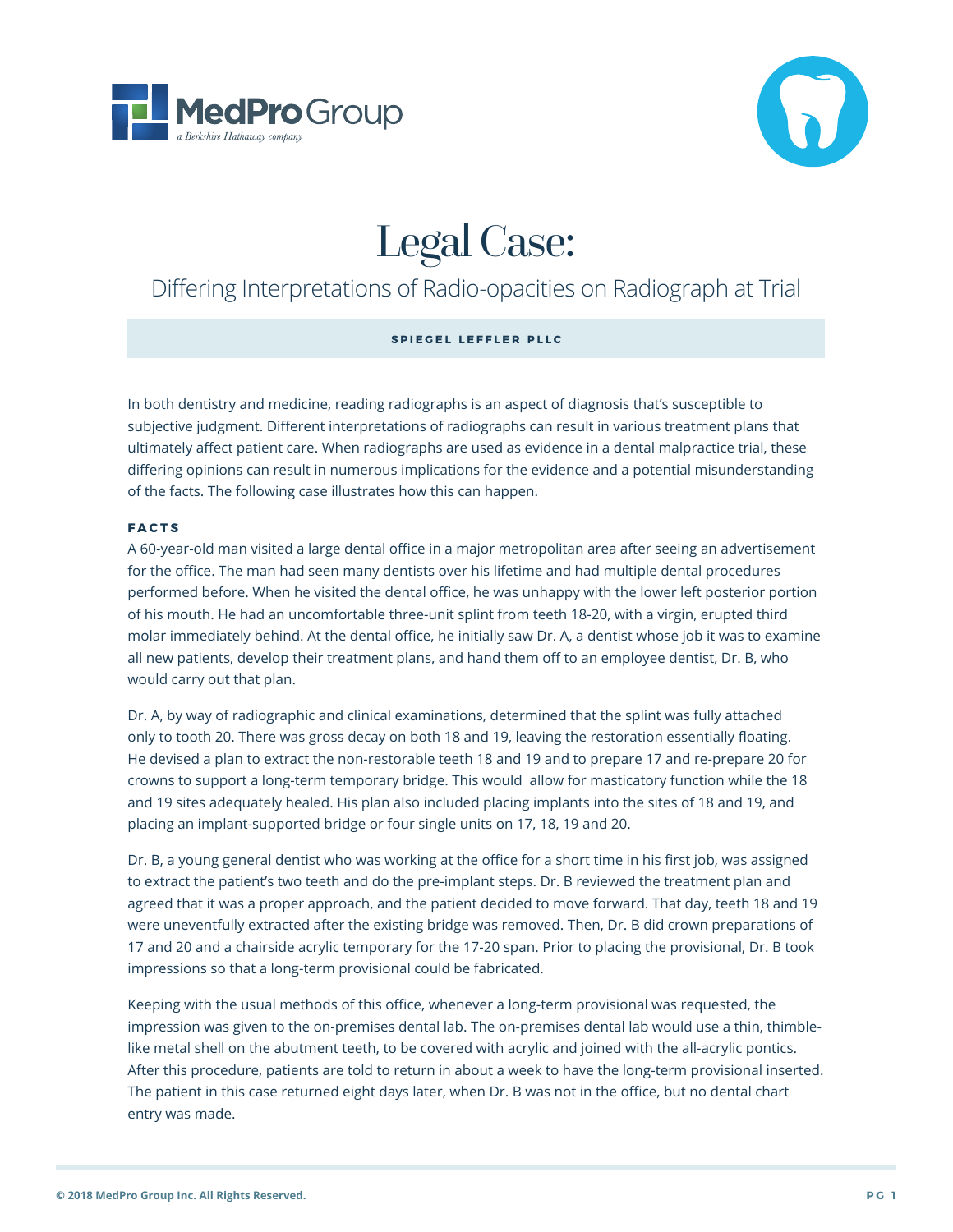



This became problematic because the patient claimed that all that was done on his follow-up visit was an occlusal adjustment of the dentist's provisional. However, the long-term provisional had been logged out of the lab the same day, and it was nowhere to be found in the office. The long-term provisional was presumed to have been inserted by somebody who simply did not make a chart entry. This alone wouldn't have been a problem, except that the patient developed significant facial pain, for which he sought dental care elsewhere – from Dr. C. Dr. C attributed the facial pain to hyperocclusion on the provisional. It's important to note that Dr. C took radiographs, which documented the provisional in place. This radiograph turned out to be a focal point at trial.

# **LEGAL STANCE**

The patient retained an attorney, who filed a malpractice lawsuit against Dr. B. The claims in the lawsuit stated that the patient – now plaintiff – began a complex course of treatment for facial pain, and he was never again pain-free in and around the masticatory muscles and the temporomandibular complex. The plaintiff claimed this was all caused by an ill-fitting provisional with hyperocclusion.

#### **ISSUES RAISED**

Several allegations were raised in the complaint regarding various aspects of Dr. B's dental care, but all of them except the allegation set forth immediately above were dismissed. These allegations ended up having no role in the facial pain complaint – the only area of claimed damages.

As to the provisional with hyperocclusion, if it was the appliance made on the first visit by Dr. B, then Dr. B was potentially liable if he placed a hyperoccluded temporary which caused the facial pain. But, if the provisional with hyperocclusion was the long-term provisional inserted by some other person at the office, then any potential liability would lie with the practice and/or the person who actually inserted the provisional.

#### **TRIAL**

Dr. B was called as a witness by the plaintiff's attorney. Dr. B testified that he placed a temporary bridge that was made purely of acrylic, and that he used articulating paper to assure no high spots. Dr. B was also asked to comment upon the radiographs taken by Dr. C. In Dr. B's opinion, the later x-ray showed the abutment teeth to have "radio-opaque shells" on them, entirely consistent with the type of metal found on the type of long-term provisional made at that dental office's lab.

Then, Dr. C testified as the plaintiff's expert. Dr. C was an experienced general/restorative dentist, and he believed that the "radio-opaque shells" on the two abutment teeth were actually just outlines of temporary cement, meaning there was absolutely no metal in the provisional but rather an all-acrylic appliance. Moreover, when Dr. C examined the plaintiff clinically, he found the occlusion on the temporary to be "very high" and having the plaintiff bite down elicited severe pain that radiated to the entire left side of his face. Even when Dr. C placed his own temporary in its stead, the plaintiff experienced pain, which he claimed was a result of irreparable damage from hyperocclusion. This testimony indicated that the offending provisional was the one made by Dr. B. Dr. C went on to explain to the jury that he viewed the degree of radio-opacity to be entirely different (less radio-opaque) than the metal of other crowns in the plaintiff's mouth. Therefore, Dr. C said it could not be metal, but instead it had to be a cement shadow.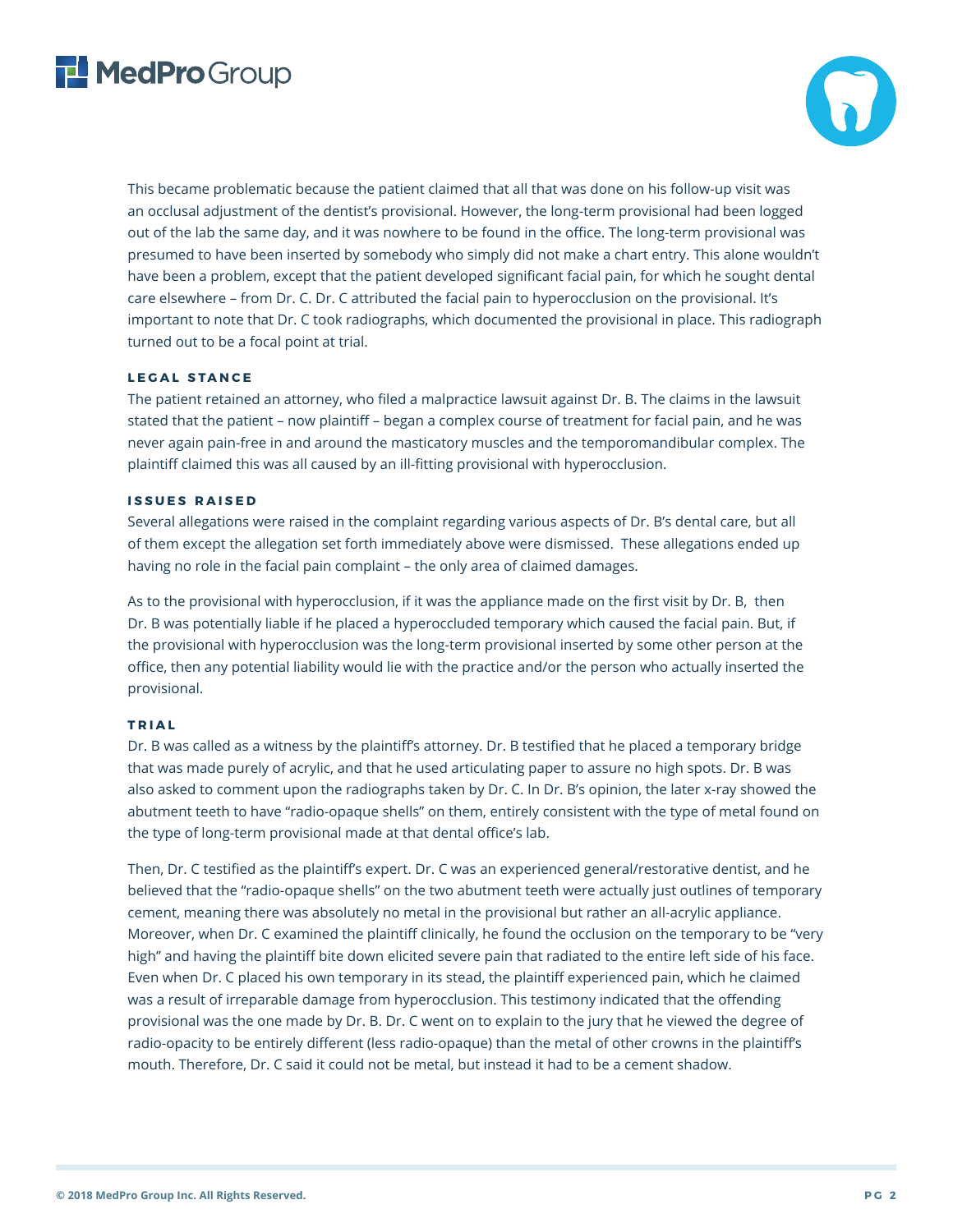



On cross-examination, Dr. C was asked if he definitively knew whether the temporary bridge that he x-rayed was, in fact, the temporary bridge placed by Dr. B. Dr. C said that he was unsure because the plaintiff presented to Dr. C with two temporary bridges, one in his mouth and one in his pocket. Needless to say, this put an entirely new light on the facts. This was evidence that the plaintiff had at least received a second temporary bridge when he returned for a second visit, which directly contradicted the plaintiff's own testimony regarding his visit. We never learned with certainty what happened at that second visit, but we knew that the plaintiff's version could not have been correct.

The defense expert, Dr. D, provided testimony that the degree of different radio-opacity between the temporary abutments and the other crowns in the plaintiff's mouth was only nominal. Dr. D attributed it to simple differences in density between various metals. Dr. D explained that his experience as a dentist allows him to discern nuances in x-rays and understand how other dentists may interpret radiographs.

#### **TRIAL MOTIONS**

Generally, defense attorneys seek case dismissal at the conclusion of the plaintiff's case, without ever presenting an expert or any other witness. However, scheduling made it impossible to do anything but wait until all witnesses on the plaintiff and defense sides had testified before seeking dismissal.

Dismissal was sought before the case was given to the jury. This process involved arguing to the judge that the plaintiff had not met his burden of proof, because his expert had failed to adequately establish that Dr. B was negligent in his treatment. This failed to create a question of fact for the jury to decide. Juries make credibility assessments when presented with conflicting statements between the plaintiff and defendant. The plaintiff said he never received a replacement temporary, while his expert, Dr. C, said that the plaintiff came to him with two appliances. However, when Dr. C acknowledged that the plaintiff brought two temporary bridges to the appointment, Dr. C was unable to conclude which of those Dr. B made and inserted. Consequently, Dr. C was unable to conclude that the temporary made and inserted by Dr. B was with hyperocclusion and, therefore, negligently performed.

At the end of the trial, the court dismissed the case.

# **POST-TRIAL PROCEDURES**

The plaintiff's counsel did not allow the case to die. He filed an appeal. After a year-long process, including the preparation of papers and oral arguments before an appellate court panel, the higher court ultimately agreed with the trial judge and affirmed the original decision. The case was now truly over.

# **CONCEPTS OF LITIGATION**

In this case, three licensed dentists viewed the very same radiographs and reached different conclusions as to what the same areas of radio-opacities represented. As in clinical dental practice, differing opinions between dentists occur in litigation as well. But in the litigation setting, the basis for those opinions may be constrained by what evidence is properly presented before the court and jury.

Carrying this into practice, dentists will do well for themselves and their patients if they look at their own judgments and decisions as potentially being criticized and second-guessed by other dentists with equal or greater credentials. Thorough assessments in the planning for and performance of dentistry are important if dentists wish to effectively manage risk and reduce the chance of malpractice litigation.